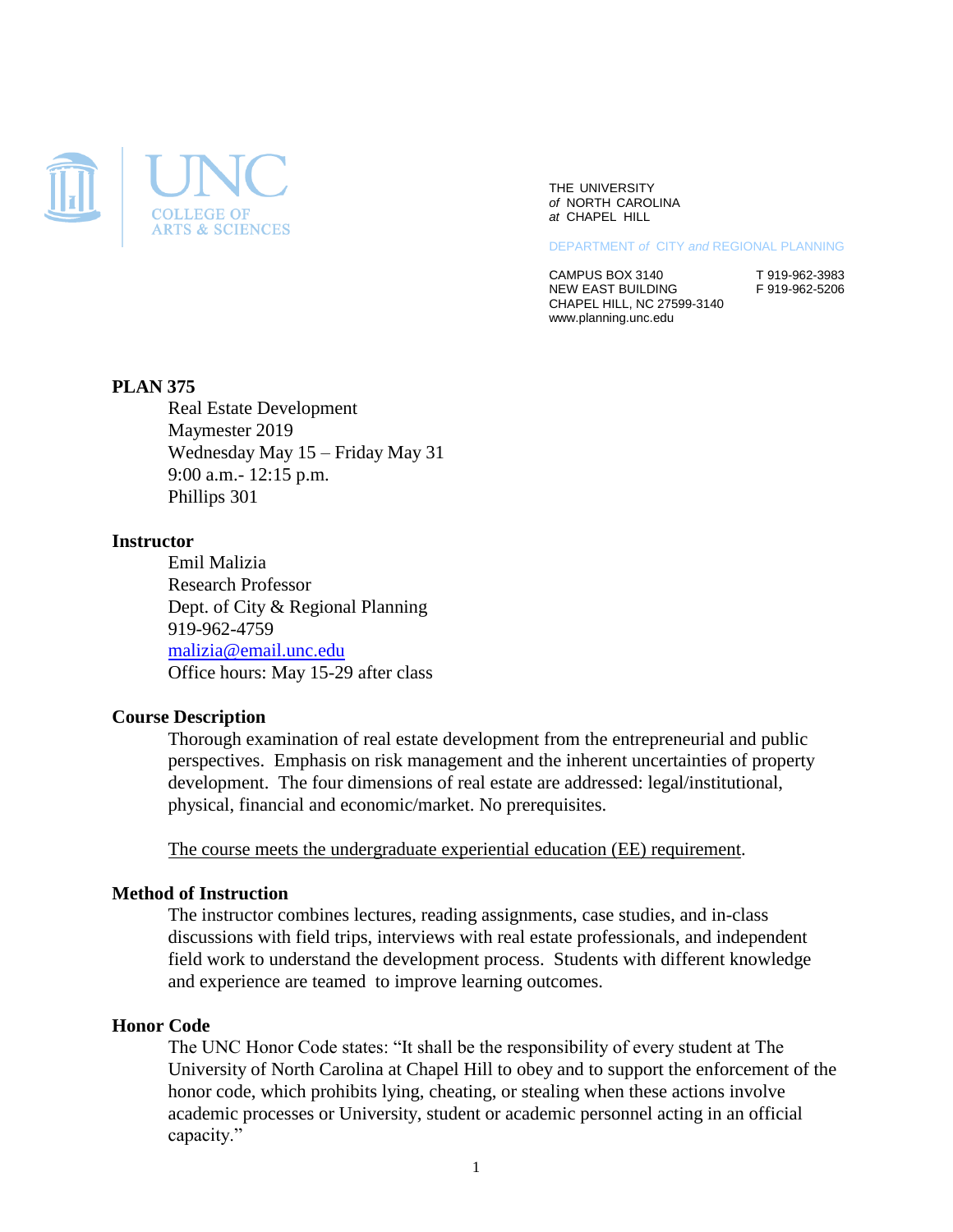# **Rationale for Experiential Education**

Real estate development (RED) is an area of practice, not a distinct academic discipline. Most scholarly work focuses on real estate investment and finance. RED creates physical assets with economic value that last for a long time and changes the built environment in profound ways that impacts everyone. Different aspects of RED will be addressed through experiential education (EE). The field work, field trips, and independent study are primarily designed to expose students to the built environment, recent projects, and the participants in the development process. Concepts discussed in class will be applied to real world development situations.

# **Grading**

| CD/MD analysis                           | 10% |
|------------------------------------------|-----|
| DCF analysis (see p. 7)                  | 5%  |
| Gov't financing tools memo (see p. 7)    | 5%  |
| Field Trips: Team- In-class presentation | 10% |
| Field Work: Team - In-class presentation | 10% |
| Individual paper                         | 15% |
| Attendance $\&$ in-class participation   | 10% |
| Final Examination                        | 35% |

## **Text**

Godschalk, David R. & Emil E. Malizia, *Sustainable Development Projects.* Chicago: APA Press, 2013 available from the Instructor. Used copies may be available online.

Lecture notes and additional assigned readings will be provided as handouts or distributed via email. Sakai will not be used.

## **Reading Assignments**

You should set aside time each afternoon to complete the assigned readings. It will be difficult to catch up. The term is very short. You have only 15 days, counting Memorial Day, to complete all readings and assignments. The major reading assignments with due dates include:

05/16 Graaskamp chapter (pdf)

- 05/16 Text, Skim Preface & Ch. 1;
- 05/17 Text, Ch. 2, pp. 12-17
- 05/17 Text, Ch. 3-4 use to complete Assignment #1
- 05/20 Text, Ch. 5
- 05/20 Text, Ch. 6 use to complete Assignment #2
- 05/21 Text, Ch. 7
- 05/21 Text, Skim Ch. 8

You will also receive handouts, additional reading. and other materials to reinforce in-class discussions.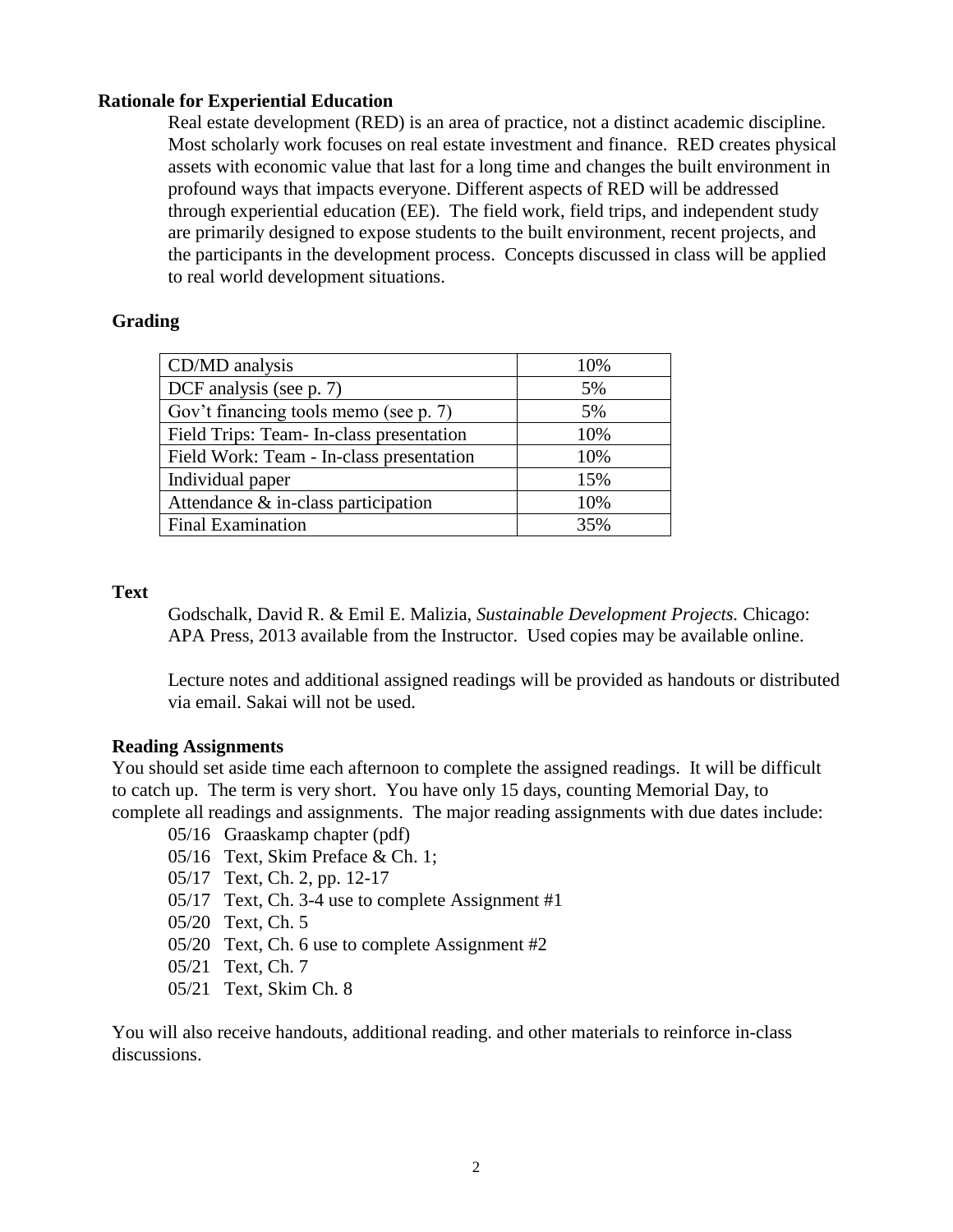| Calendar | <b>Topics</b><br><b>Note:</b> Classes will usually be divided into two sessions: Session A) 9:00 to 10:30<br>a.m. and Session B) 10:45 a.m. to 12:15 p.m.                                                                                                                                                                  |
|----------|----------------------------------------------------------------------------------------------------------------------------------------------------------------------------------------------------------------------------------------------------------------------------------------------------------------------------|
| 05/15    | Introductions: Student interests in real estate development; relevant background,<br>experience and knowledge                                                                                                                                                                                                              |
|          | Detailed syllabus review: Discuss content, assignments, field work, field trips &<br>coordination of all aspects of the course<br>Time commitments $&$ expectations<br>Reading assignments & references<br>Review content of the text<br>Note due dates                                                                    |
|          | Team Formation: Student teams to conduct field trips and field work<br>Form teams<br>Discussion of potential projects in NC<br>Field work - Team assignment<br>Field trips to Raleigh and Durham - Team assignment<br>Strategies for completing field trips and field work<br>Developer interviews - Individual assignment |
|          | The real estate development process: Detailed discussion of content, milestones,<br>basic concepts & terminology<br>Participants in development: Roles of consumer, producer & government<br>Development team & decision criteria                                                                                          |
|          | Risk management: General techniques & specific tools                                                                                                                                                                                                                                                                       |
| 05/16    | Review/discuss Graaskamp reading & Text assignment                                                                                                                                                                                                                                                                         |
|          | Economic dimension: Urban economics (bid rent) $\&$ spatial structure<br>(agglomeration economies $\&$ diseconomies), geographic vs economic location<br>Site selection & site control                                                                                                                                     |
|          | Physical dimension: Placemaking $&$ urban design (video), urban land nexus<br>(economic space, social space, circulation), features of density, diversity &<br>connectivity<br>Application: Vibrant places/centers, measures of vibrancy, review of research<br>results                                                    |
| 05/17    | Review/discuss assigned readings in Text                                                                                                                                                                                                                                                                                   |
|          | Financial analysis: Back-of-the-envelope, static financial analysis $\&$ dynamic<br>financial analysis<br>Cost-driven/Market-driven analysis (Assignment #1)                                                                                                                                                               |
|          | Real estate lending: underwriting criteria                                                                                                                                                                                                                                                                                 |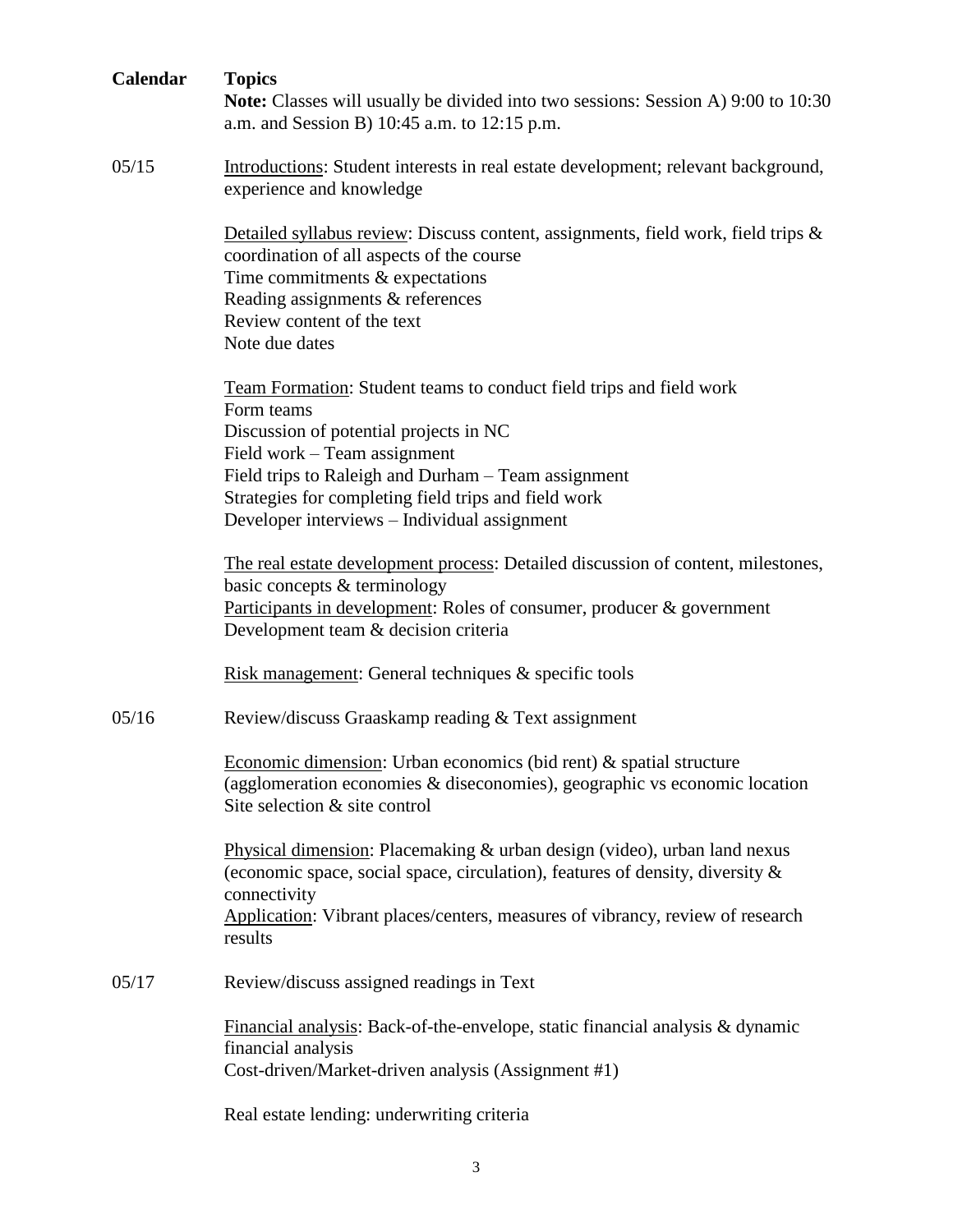| 05/20 | Financial analysis: Review of Assignment #1; review of apartment design<br>alternatives in Text<br>Revenue-expense analysis – project timeline $&$ cash flows for solvency                                                                                                                                                     |
|-------|--------------------------------------------------------------------------------------------------------------------------------------------------------------------------------------------------------------------------------------------------------------------------------------------------------------------------------|
|       | Review example in Text, Ch. 5                                                                                                                                                                                                                                                                                                  |
|       | Financial analysis: DCF basic concepts $\&$ structure, review of Ch. 6 example,<br>workforce housing example (Assignment #2)<br>Financial plan<br>Ownership structures                                                                                                                                                         |
| 05/21 | Financial analysis: Review assignment $#2$ – DCF analysis                                                                                                                                                                                                                                                                      |
|       | Review assigned readings in Text                                                                                                                                                                                                                                                                                               |
|       | Physical dimension: Construction types, managing the construction process<br>Physical/economic/legal dimensions: construction contracts, capital budgeting<br>Construction challenges & tradeoffs                                                                                                                              |
| 05/22 | Construction -continue<br>Environmental factors in RED: Phase I-III environmental analysis, LEED, green<br>development                                                                                                                                                                                                         |
|       | Economic dimension: Commercial leases                                                                                                                                                                                                                                                                                          |
|       | Legal dimension: Political economy discussion; government's role in capitalist<br>economies – historic & current<br>Roles of government in $RED - 1$ ) Regulation<br>Long-range planning, zoning, CIP, project review<br>2) Infrastructure provision & financing tools $-$ Assignment #3<br>3) Development facilitation - PPPs |
| 05/23 | <b>Legal dimension:</b> Community relations<br>Discussion question: Why do so many people hate real estate development?<br>Flipped classroom format                                                                                                                                                                            |
|       | <b>Bolin Center Case Study</b>                                                                                                                                                                                                                                                                                                 |
| 05/24 | Economic dimension: Real estate market analysis<br>Real estate appraisal<br>CoStar demonstration                                                                                                                                                                                                                               |
| 05/27 | Memorial Day – No class (distribute exam review questions)<br>Assignment #3 due                                                                                                                                                                                                                                                |
| 05/28 | Field work team presentations $-45$ min. each                                                                                                                                                                                                                                                                                  |
| 05/29 | Durham field trip presentations $-20$ min. each<br>Discussion of final exam                                                                                                                                                                                                                                                    |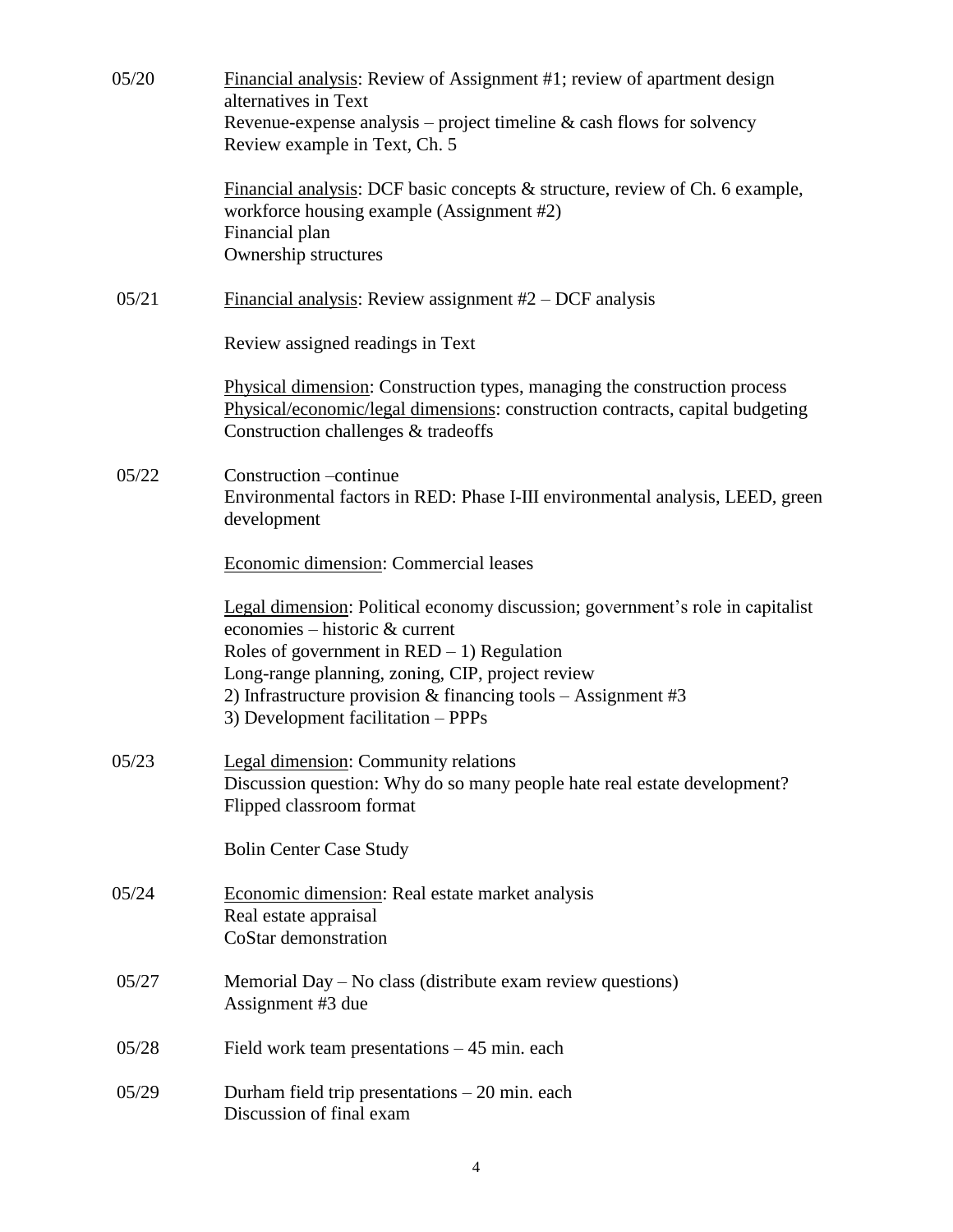05/30 Reading day

05/31 Final exam

# **Field Work – Team Assignment**

Development project review

Identify a commercial development project (\$5 mill. or more) completed within the past 3 years in North Carolina.

Select a project that your team can visit at least once. Gather as much information as you can from the project's website and on line. Try to find public opinion about the project.

1. Determine the development timeline:

What were the approximate dates from idea inception through stabilized occupancy?

How many months did it take for the developer to go from securing the site to receiving public approvals?

How many months did construction take – from building permit to CO?

How long did it take from CO to achieve stabilized occupancy (or target sales)?

2. Describe the project

Property type or types if mixed/multi use

GBA by property type

Location – city & subarea: downtown redevelopment, suburban greenfield Cost – try to distinguish land/site costs, site development costs, hard construction costs & soft costs

3. Development team identification

Developer(s) General contractor A&E firm –architect & engineers Attorney Commercial banker financing construction

4. Significant features of the project

Is the project noteworthy in some way?

5. Challenges

Describe one or more important problems tacked by the development team

Prepare a powerpoint on the project to be presented to the class on May 28 along with discussion questions.

Send the powerpoint to the instructor by May 31.

Your team should use the five major points and detailed items shown above as the template for the presentation.  $35 \text{ min.}$  presentation  $+ 10 \text{ min.}$  discussion

## **Individual Assignment**

Development team member interview

Conduct an in-person, skype or telephone interview.

The most valuable interview would be with an active developer. Many development companies pursuing commercial projects that have more than one partner fulfilling the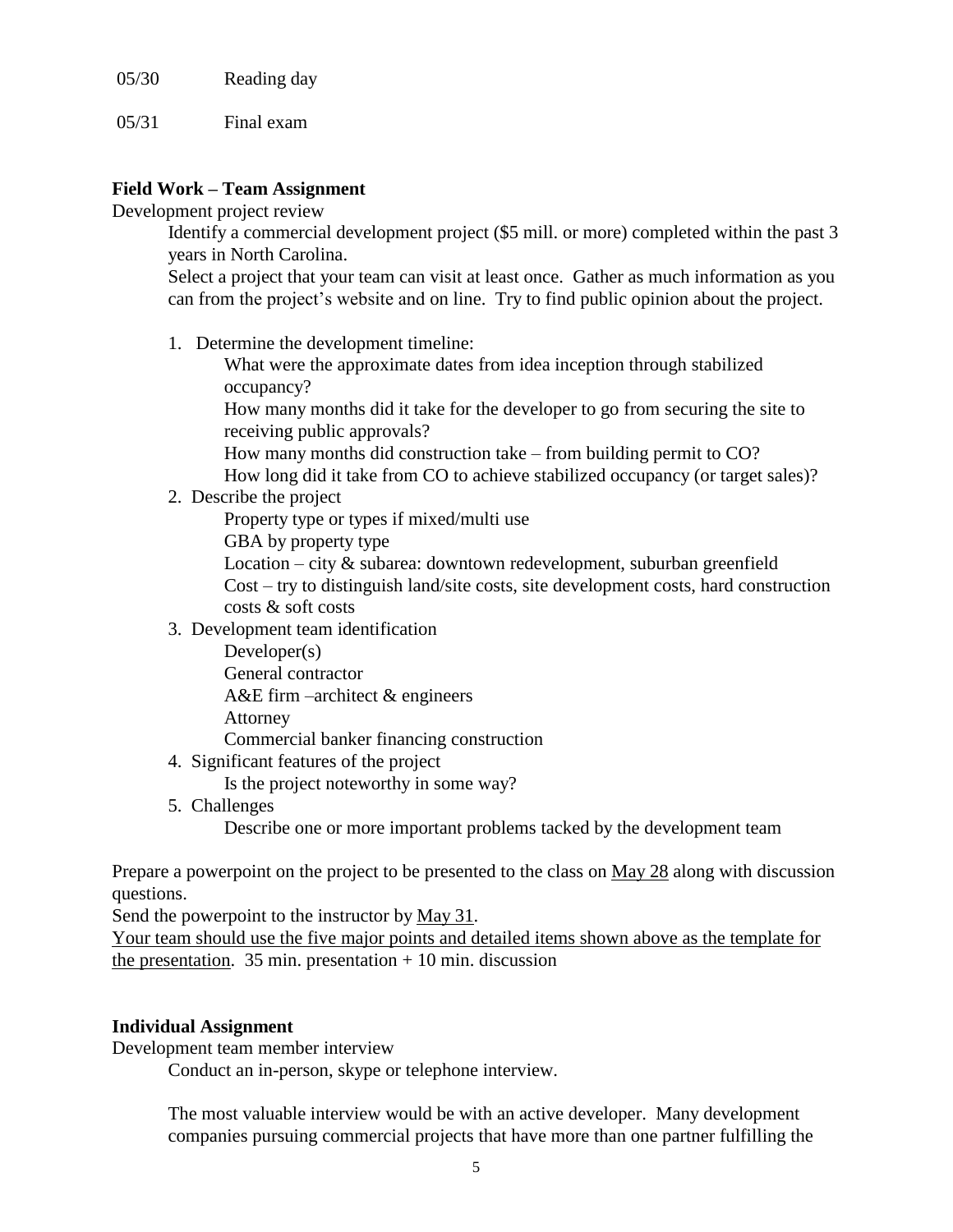developer role. With the instructor's permission, you may interview a general contractor, construction lender, or architect actively involed in commercial development.

Identify the professional you plan to interview and schedule the interview. Send the person's name and affiliation to the instructor by May 24.

Interview questions:

- 1. Current position –describe what you do
- 2. Career path how did you come to do what you are now doing?

3. How did you become qualified to do this work? – combination of experience, apprenticeship and education

4. In the real estate course I am taking, we are emphasizing how developers and development team members manage risk during the development process.

Please describe the areas of risk that concerned you most

Which strategies did you generally use to manage/mitigate risks?

5. Do you have any advice to offer to students who may want to pursue your vocation?

Write a paper based on your interview (about 3 pages, 1.5 spacing). Please use the questions listed above as the format for the paper. If you do not get an answer to a question, please list that question in the paper as unanswered. Turn in hard copy by 4:00 p.m.on May 30.

# **Field Trips – Team Assignment**

You are expected to take two field trips each lasting about 4-6 hours. For the first one, go to Raleigh, either downtown, Cameron Village, or North Hills. First read background information on websites: Downtown Raleigh Alliance, Cameron Village, North Hills- Kane Realty.

You have two weekends, Memorial Day and evenings during the week to make these trips. You can make one visit or visit on several occasions. You can travel solo but going with team members has proven to be more productive.

During the Raleigh field trip(s), you are expected to 1) walk the area, 2) identify the gaterhing places or destinations that seem important, 3) observe the modes of transportation (walking, auto, bus, etc.), 4) talk with at least two persons who are either visitors (pedestrians on the street), employees working at one of the establishments in the center, or others including shop owners, cops in the area, taxi dirvers, etc. (These talks are formally called intercept interviews.) Ask the person to tell you about the place, identify what they like most and least about it, and if they have suggestions for improvement.

When you visit downtown Durham you can either focus on the American Tobacco District (ATD) or City Center District (CCD). You can also visit the Central Park District for comparative purposes.

Your goal is to learn more about vibrant centers (refer to readings and class notes). Try to talk to 4-5 people. Ascertain whether they are downtown workers, residents or visitors. Here are illustrative questions you could ask:

When are you typically here? Where do you spend most of your time? Are there events that bring you here? If so, which ones.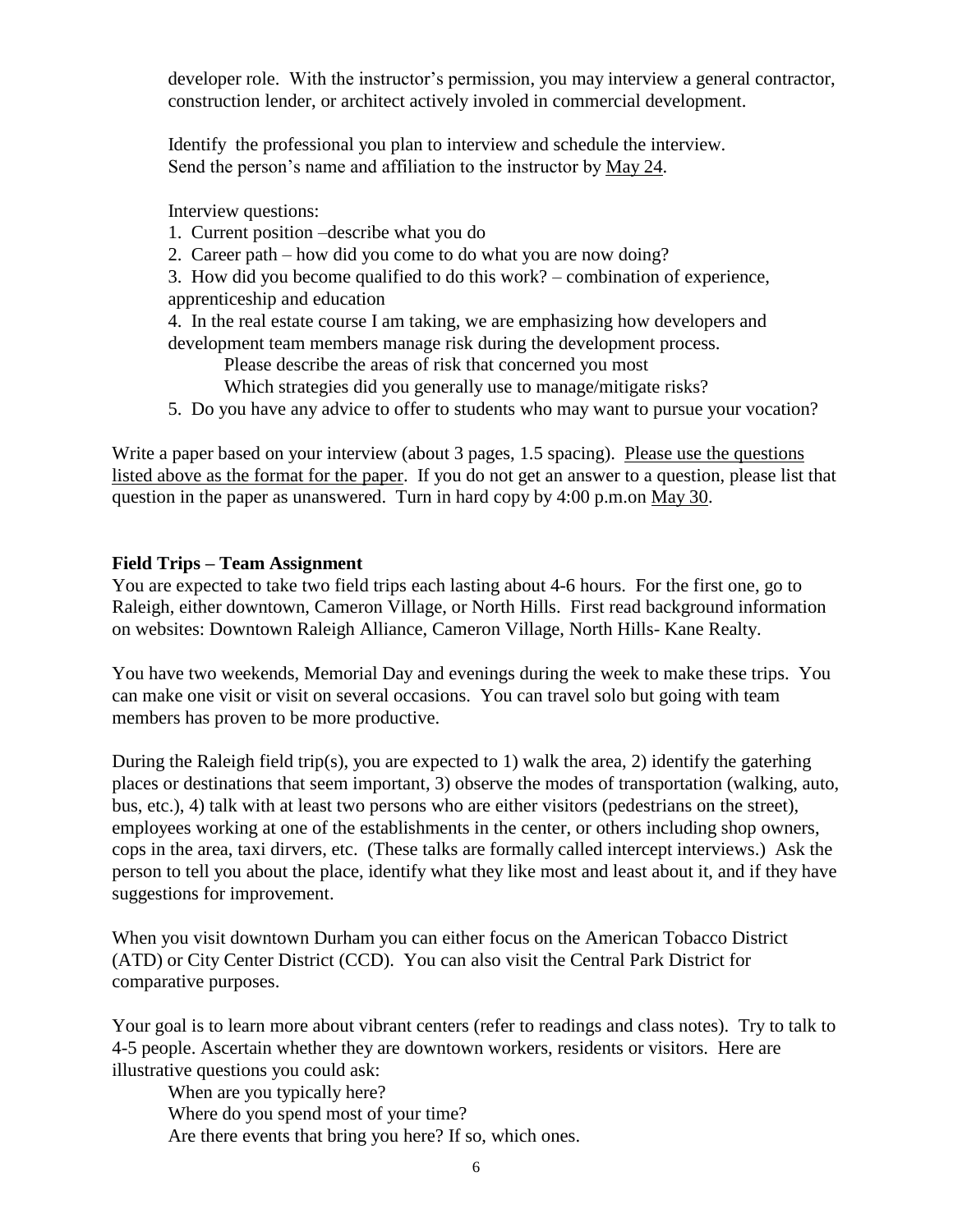Do you use any other modes of transportation besides walking to get around? What do you like most about this area? What's missing?

You should take pictures of places or features you think add vibrancy to ATD or CCD.

The general questions to keep in mind are:

What makes this place vibrant/active/interesting? Which specific locations appear to be most important? What seems to be missing that could increase its vibrancy?

Teams will prepare a 15-20 min. presentation summarizing the Durham field trip to be presented on May 29. You should focus on features of the built environment and all modes of circulation (walking, cycling, driving, transit) either in the ATD or the CCD.

## **Assignments**

Assignment # 1: CD-MD analysis

See pp. 8-9 below. Templates will be provided to help you complete the assignment. Turn in hard-copy write-up of your analysis at the beginning of class on May 20.

Assignment #2: DCF for the apartment project described in Ch. 6

Using the template provided for this project, conduct a sensitivity analysis that assumes a 5% reduction in rent. First, record the negative impact of lower rent on NOI, NPV and BTIRR. Second, change 3-4 other assumptions enough to compensate for the rent reduction. For example, you could lower the vacancy rate or operating expenses. You could increase growth assumptions or degree of leverage. You could modify loan terms (rate & amortization period) or the going-out capitalization rate. Record the value of each factor you select that compensates for the 5% rent reduction such that NOI, NPV and BTIRR are restored to their original values. Do any of the compensatory changes seem realistic?

Come to class on May 21 prepared to present your work.

Assignment # 3: Public financing tool: conduct research on the tool you are assigned & write a one-page memorandum 1.5 spacing. Send your paper to the instructor as an email attachment. Your paper will be sent to the class. Due May 27.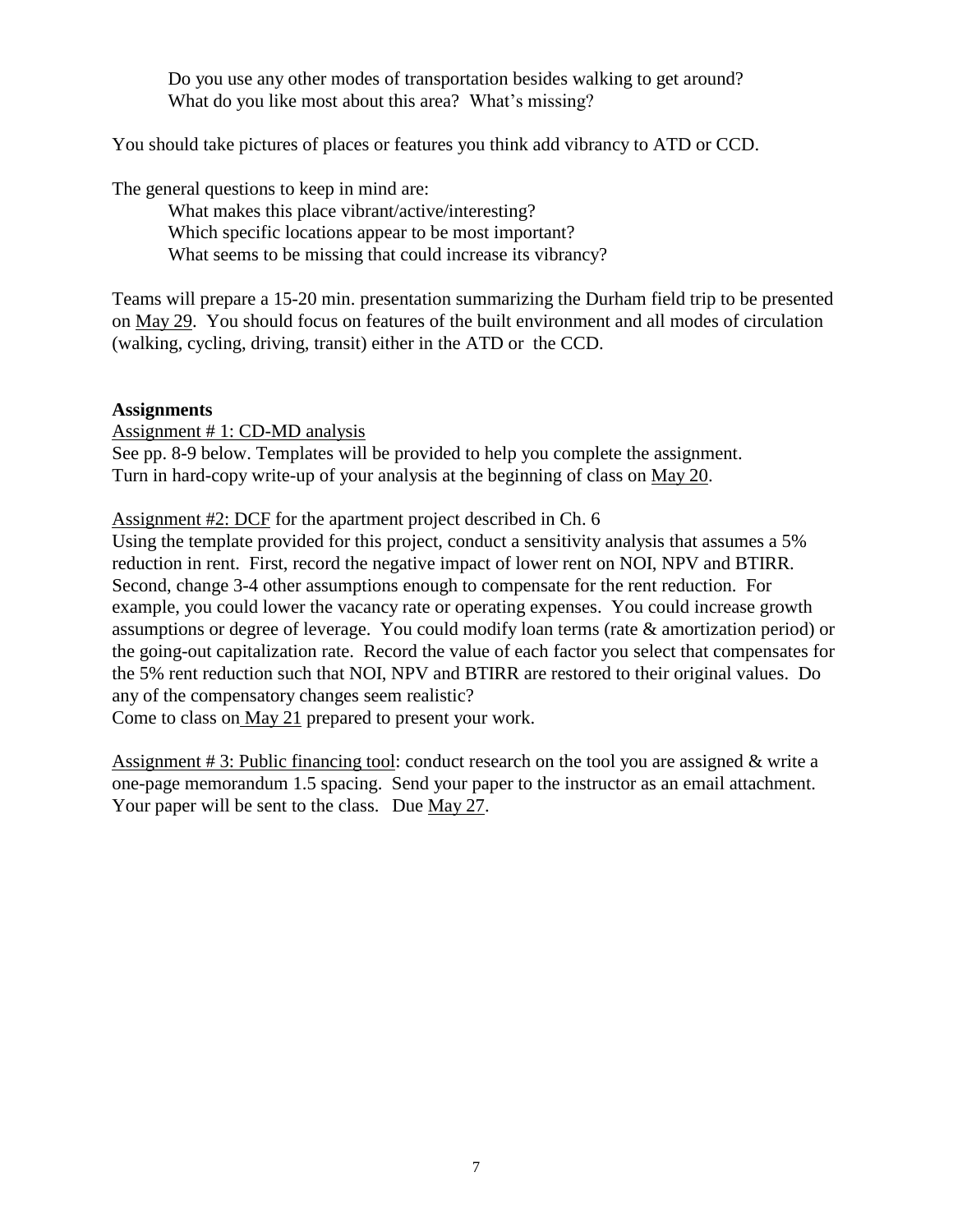## Static Financial Analysis: Cost-Driven & Market-Driven Analysis

# Emil Malizia, PhD, FAICP

Exercise

Your task is to analyze a proposed office project in the Research Triangle area. The developer proposes the construction of a four-story office building with 80,000 square feet (SF) of gross building area (GBA). The design of the project results in a building efficiency ratio of 85%. The most attractive site is off 15-501 in Durham near the I-40 interchange. The site is 3.0 acres and the asking price is \$750,000. This site is more than adequate for the building footprint, associated parking, and landscaping.

Preliminary construction numbers indicate a construction "hard cost" of \$160 per SF. Construction interest for the 18-month construction period, indirect costs for design, legal work and other "soft costs" are estimated to be 25% of hard costs. Site development costs are estimated at \$3 per sf for the site.

The lender is offering debt financing at a rate of 4.5% amortized over 20 years, with monthly payments and a 10 year term (call provision). The annualized monthly mortgage constant on such a loan is 0.0759179. The lender will apply a 75% loan to cost ratio  $(L/C)$  and use a debt coverage ratio (DCR) of 1.25 to underwrite the project.

The developer is seeking investors who are willing to provide the equity and want to earn 12% cash-on-cash return (12% on equity invested).

Analysis of comparable projects indicates that annual operating expenses will average \$2.50 per SF of space (GBA). Conversations with the local assessor's office indicate that the rate for real estate taxes is \$1.20 per \$100 value. The appraiser will use the cost of the project as its initial assessed value.

The market for office space is improving, and demand for small buildings is growing. When lease up is completed (i.e., first year of stabilized operations), the project should have a vacancy rate of 10%. Rents are expected to stabilize at \$28.00 per SF of leasable space, paid on a gross basis (i.e., the owner pays operating expenses and real estate taxes).